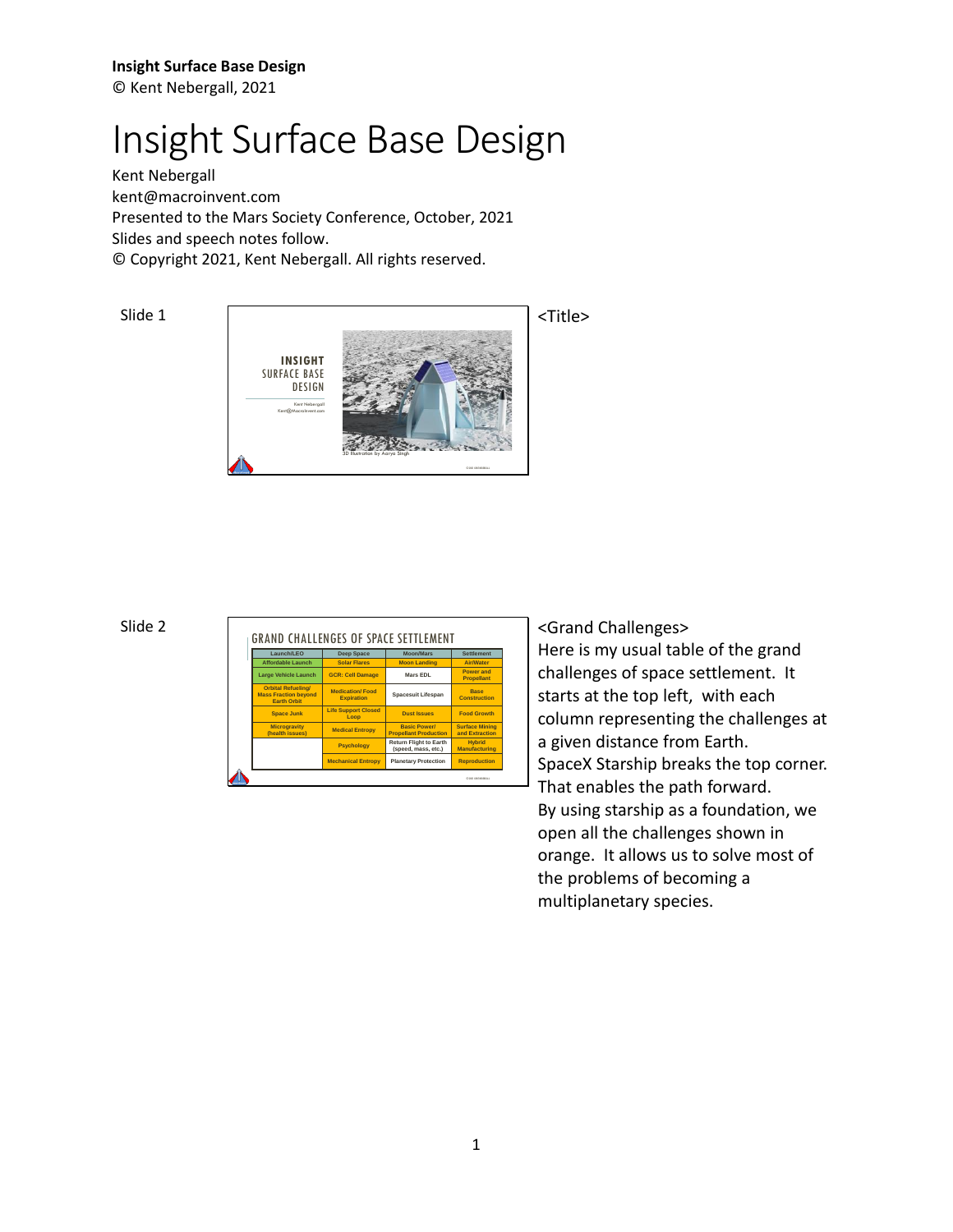© Kent Nebergall, 2021

# Slide 3



# <Design History>

In 2019, I presented the thousandperson settlement on Mars called Eureka.

But since it was a surface city, it did not cover issues like orbital refueling or debris.

So the following year, I presented Starport. While this was designed as a logistics solution, it also lets you put a large space city of up to 1000 people anywhere in the solar system. However, there is still a major gap between first landings and permanent

outposts.

So this year will close that gap with the Insight surface base.

# Slide 4



# <Ports>

The principle is simple. You must transition from ships to ports to make any permanent gains. Otherwise, you are just visiting.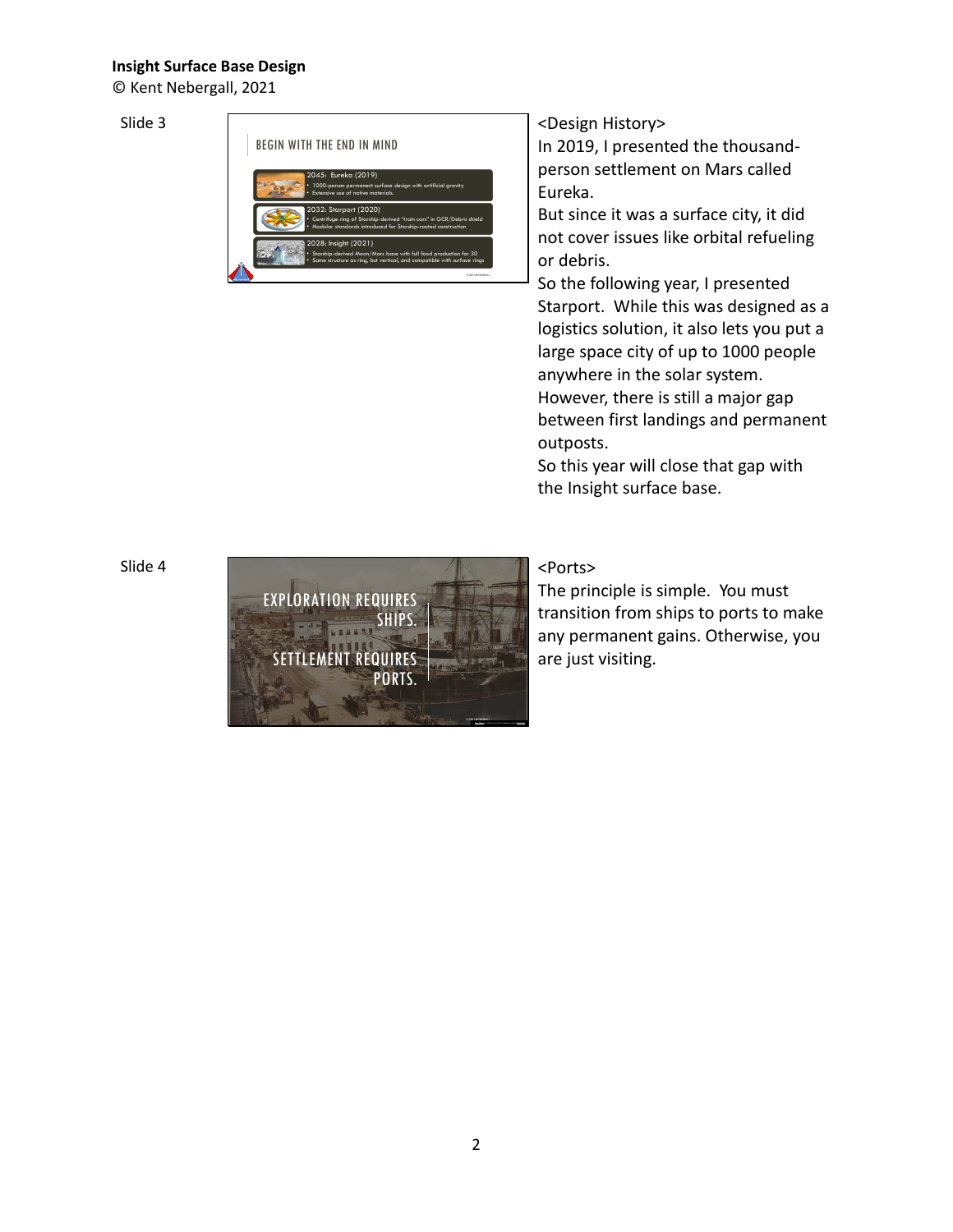© Kent Nebergall, 2021

Slide 5

| Motive/Need           | <b>Exploration</b>                                                         | Outpost                                                                                                                                                    |
|-----------------------|----------------------------------------------------------------------------|------------------------------------------------------------------------------------------------------------------------------------------------------------|
| <b>Access Vehicle</b> | * Expendable and Minimalist                                                | * Large, Reusable and Serviceable                                                                                                                          |
| Consumables           | Imported<br>٠                                                              | * Local Sourcina and Refining                                                                                                                              |
| <b>Basic Shelter</b>  | Short Term, Small, and Fragile                                             | * Long term, large, durable, and expandable                                                                                                                |
| <b>Storm Shelter</b>  | OK for basic flares, but not large ones<br>Exposure comparable to ISS<br>٠ | Full shielding of crew and electronics from<br>flares, 10-100 times that of ISS for GCR.                                                                   |
| Construction          | · All materials soft-landed.<br>Short operational life of mission          | * Local bulk materials with imported<br>frameworks and toolina.<br>Process in place to adopt native feedstock<br>٠<br>and simplified construction methods. |

<Moving to Settlement> The transition from exploration to commerce is complex, because many of the engineering goals are exact opposites.

Exploration means traveling light for short periods. Exploration systems like Apollo do not translate well to the heavy, permanent structures of longterm habitation.

However, even with Starship, the conversion is complex. Because the two design languages are entirely different.

We need to think more like plumbers and electricians than rocket scientists.

Slide 6



<Insight Hab>

So on to Insight. There are three main building types. This is the outpost habitat.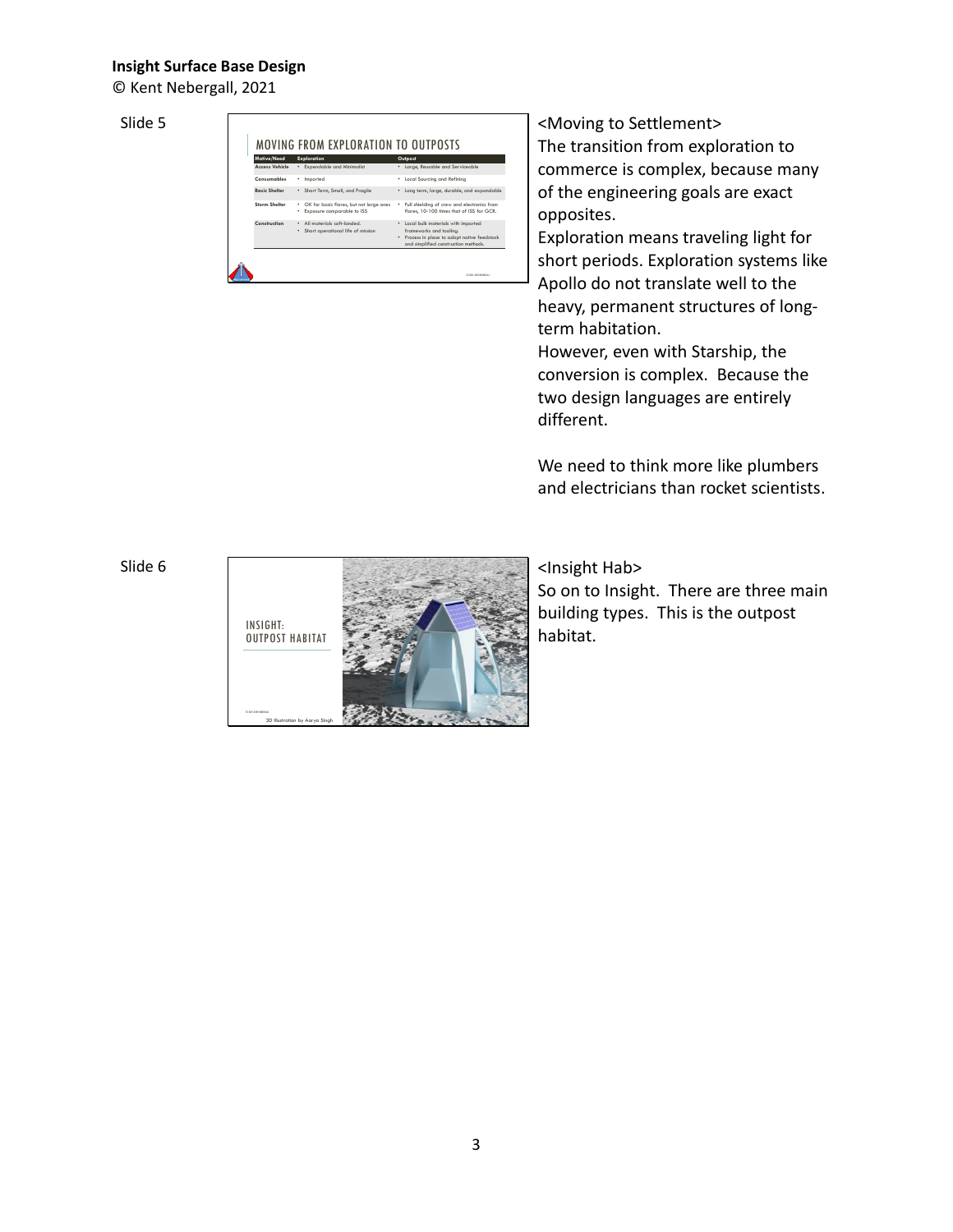© Kent Nebergall, 2021

Slide 7



<Outpost Interior> We park four Lunar Starships next to each other on a foundation. Then we build a walls to block radiation and thermal stress. The walls are built of frames brought from Earth. These frames are then filled with essentially interlocking sandbags. These bags are filled with moondust and sintered with microwaves once settled in place.

Settlers will use the extended tower workspace like an unfinished basement. They will determine how much atmospheric pressure it can hold and extend living spaces into it. In the early stages, the fuel tanks of the Starships will be converted to LED greenhouses to sustain the outpost. One starship can feed and house ten settlers in this way. This drastically reduces food imports from Earth. So the tower can hold forty people in this configuration.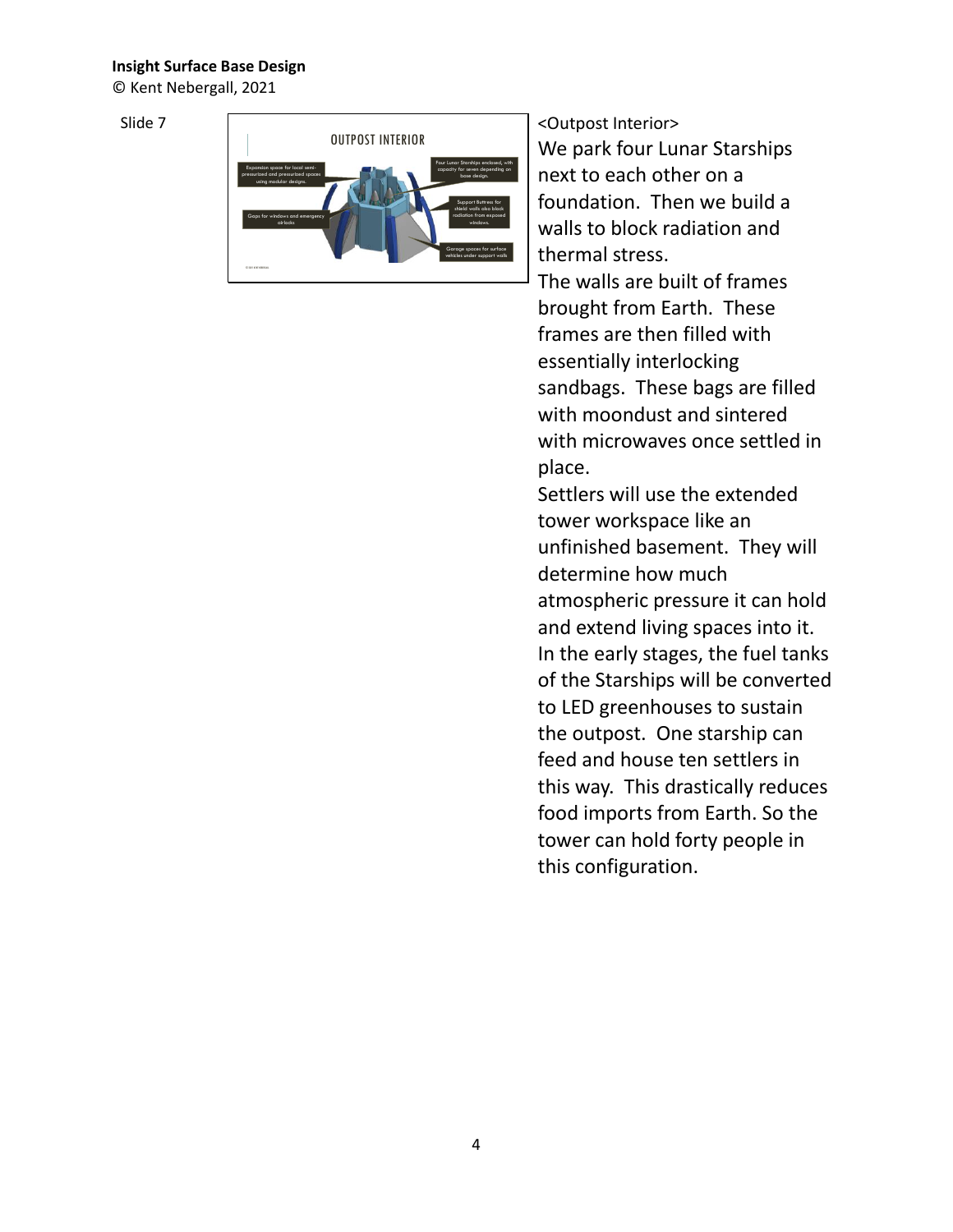© Kent Nebergall, 2021

### Slide 8



# <Exterior>

The exterior of the structure has emergency solar panels, fiber optic light gathering systems for the greenhouses, and periscope windows. Using periscopes like this gives the settlers at any level of the habitat a top-floor view.

Note the lunar starship for scale.

### Slide 9



# <Geometry>

The hexagon structure has a 22 meter baseline to keep the foundations future proof.

We want these hexagonal structures for space settlement to allow for future Starship designs of 18 meters in diameter or larger.

Settlement designs must have an architecture that can be maintained in living economies over centuries, just like in our homes today. We must used standard sizes for construction, pipes, brickwork, and so on for maintenance.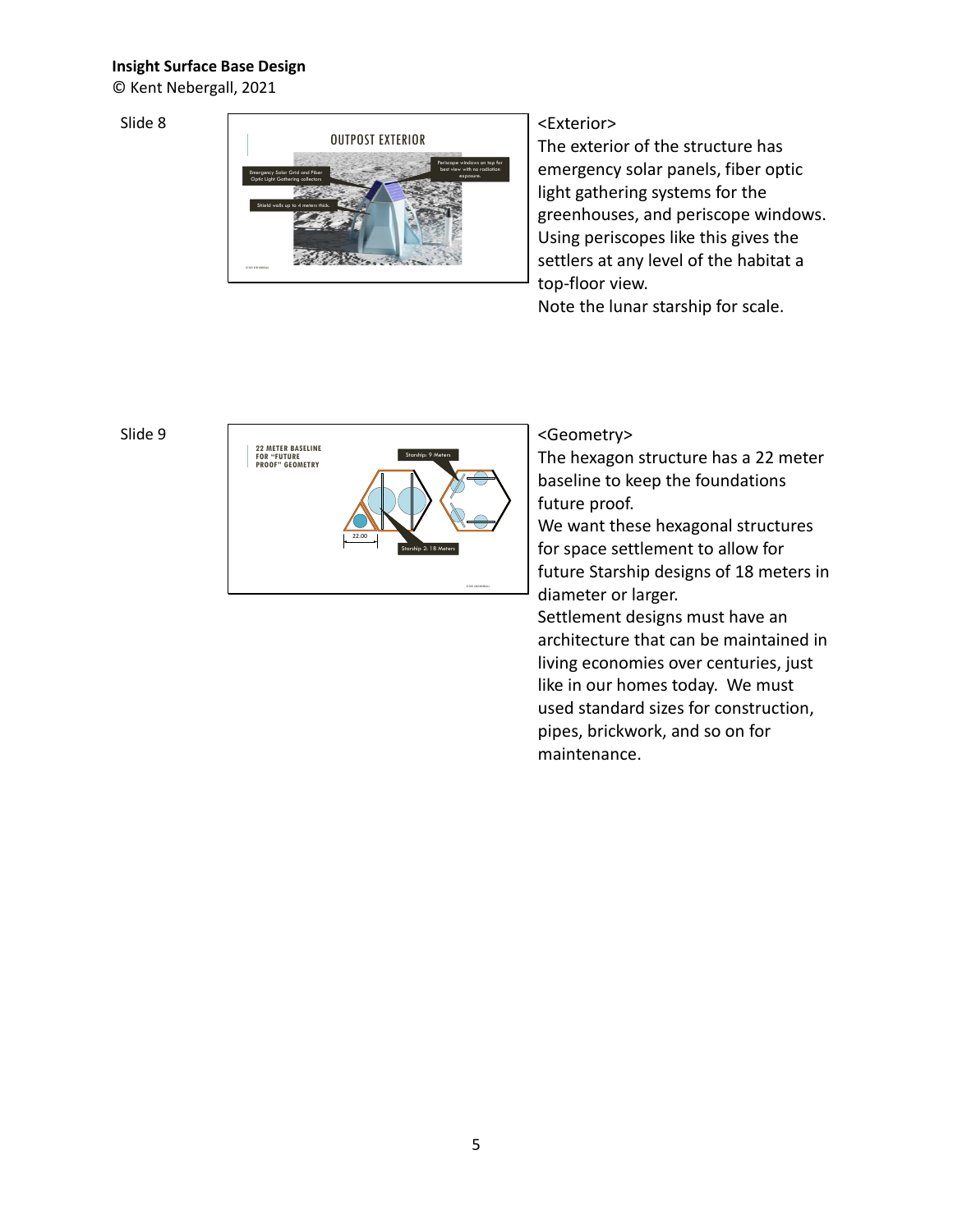© Kent Nebergall, 2021

Slide 10



<Spaceport section> Now onto the spaceport.

# Slide 11



<Spaceport exterior> The goal of the spaceport is to get the exhaust plumes of arriving spacecraft as far from the surface rock as possible. In this configuration, a visiting starship's exhaust plume is never closer than 100 meters from the surrounding surface.

The angled panels have an open-faced pattern of tesla valves to redirect the plume back on itself. This would help protect the panels from blast damage. Yes, the central elevator was inspired by the ones in 2001 and Space:1999.

The area within vicinity of any landing site would also be scrubbed of dust during construction.

A tower with vehicle catch arms could be added. This would also allow easier crew access.

As with the Habitat, up to seven starships could be housed inside. Some would be converted to fuel storage for oxygen made locally on the moon, or both propellants on Mars.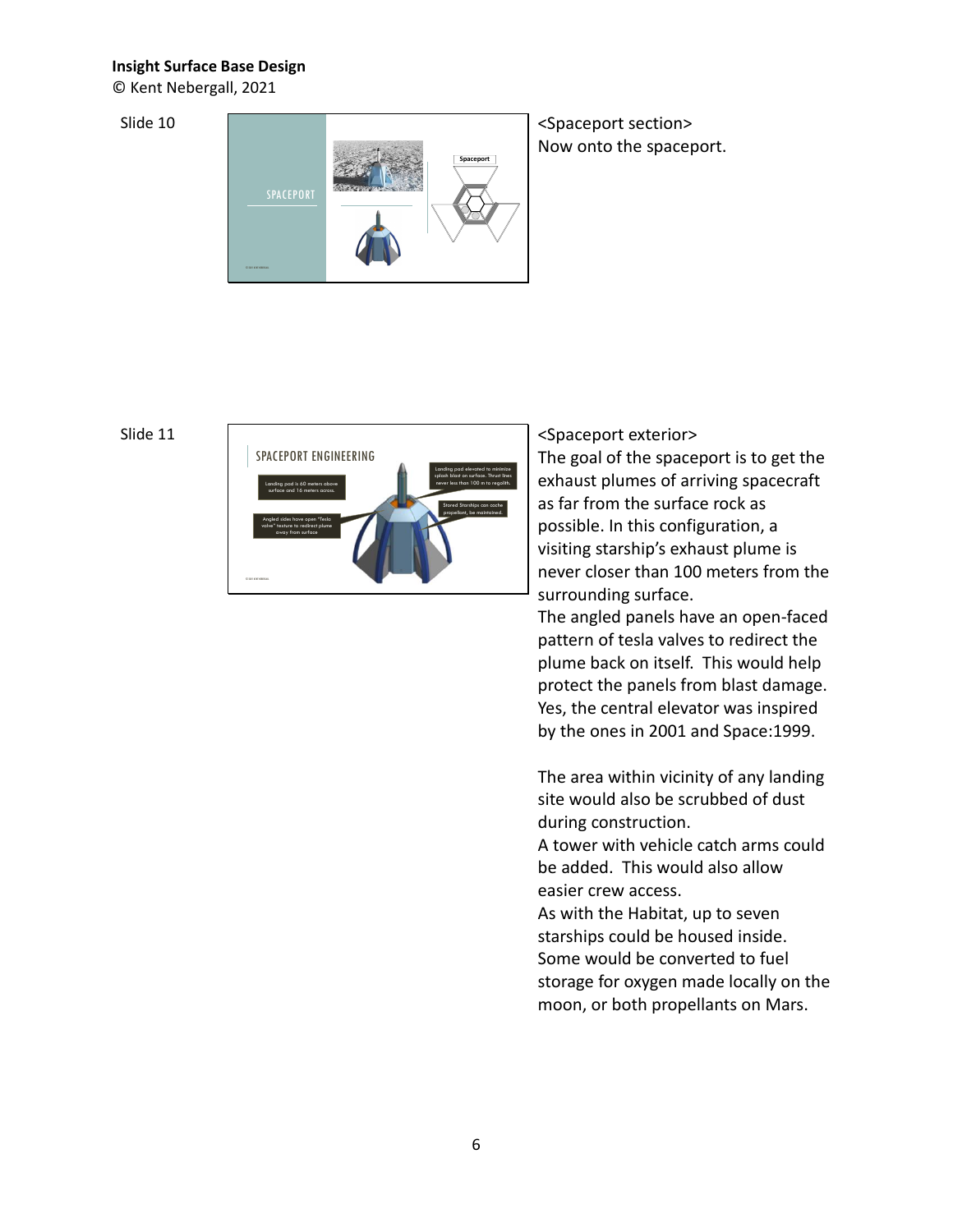© Kent Nebergall, 2021

### Slide 12



<Power Supply/Demand> These greenhouses will consume most of the electrical power. We also need to allow for industrial capacity.

### Slide 13



# <Power Plant>

So, the power plant is meant to be cheap, long lasting, and low maintenance. Low enriched uranium is much easier to work with and lasts longer, even though it doesn't make quite as much heat as conventional reactors. It can still meet all the base needs for LED greenhouses with one reactor.

# Slide 14

| Component                | <b>Watts</b>                | Surface Area   | Size                                                                      |
|--------------------------|-----------------------------|----------------|---------------------------------------------------------------------------|
| Reactor Housing          | 12 MWe                      |                | • 3 H x 3 W x 6 H meters                                                  |
|                          |                             |                | • Add 1 meter to all walls for shielding                                  |
| <b>Radiators</b>         | 120 MWt                     | 600 sq. meters | • 19 x 6 meters per radiator. Six<br>panels.                              |
| Photovoltaic Array       | 128 KW-e Max 600 sq. meters |                | • 19 x 6 meters per radiator. Six<br>panels.                              |
|                          |                             |                | • Offsets 6 percent efficiency loss from<br>daytime heating of radiators. |
| Dual Reactors            | 24 MWe                      |                | . Can shut down one reactor and still<br>cover full habitat base load.    |
| (D fort you) scatalizers |                             |                | * Secondary reactor for industrial load<br>and backup power to habitats   |

# <Power Supply>

So here is the power supply. Dual reactors provide industrial capacity when both are working, and backup power during maintenance. Each fits in a small shipping container. We can shade the radiators with solar panels so that if they get too warm in daylight, the solar panels make up the difference. At night, the solar panels are useless, but the radiators work at peak efficiency. This configuration works on both the moon and Mars.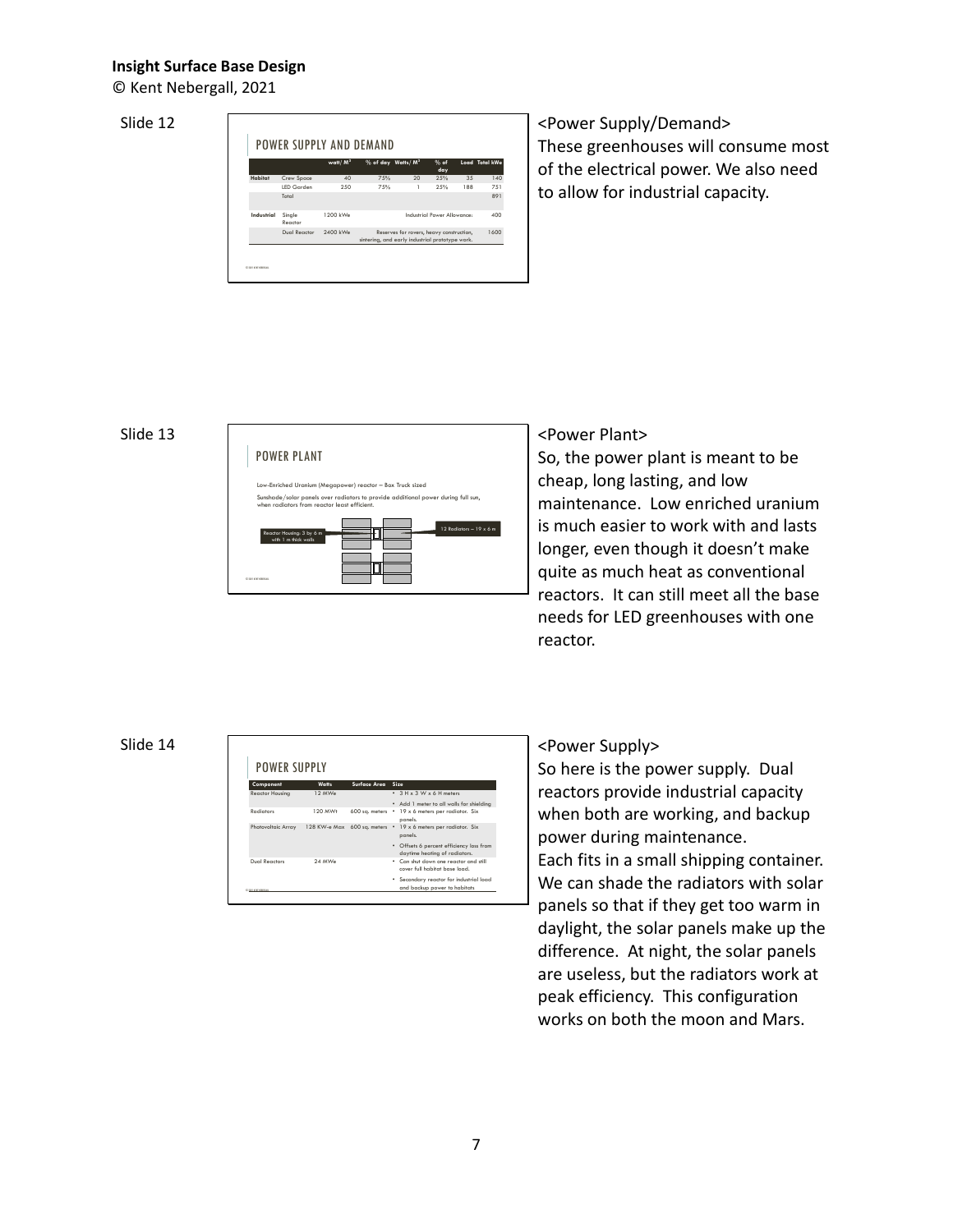© Kent Nebergall, 2021

Slide 15



<Mars Versions> So here is the Mars version. Yes, the terrain is tinted from the moon picture. But the wall construction methods are different as well.



<Pykrete Construction> Naturally, on Mars we use a different construction material. The frames and bags are similar to those on the lunar version. Except on Mars, we can fill the outside bags with reenforced water ice that is harder than traditional concrete. The bags use expansion seals between bricks to retain an atmosphere. Interior bricks near the warm living spaces would be more like clay brickwork.

Note the seals shown here are larger than in real life so you can see them better. This same ice construction methods can be used in low earth orbit for debris shielding, or deep space for cosmic ray shielding.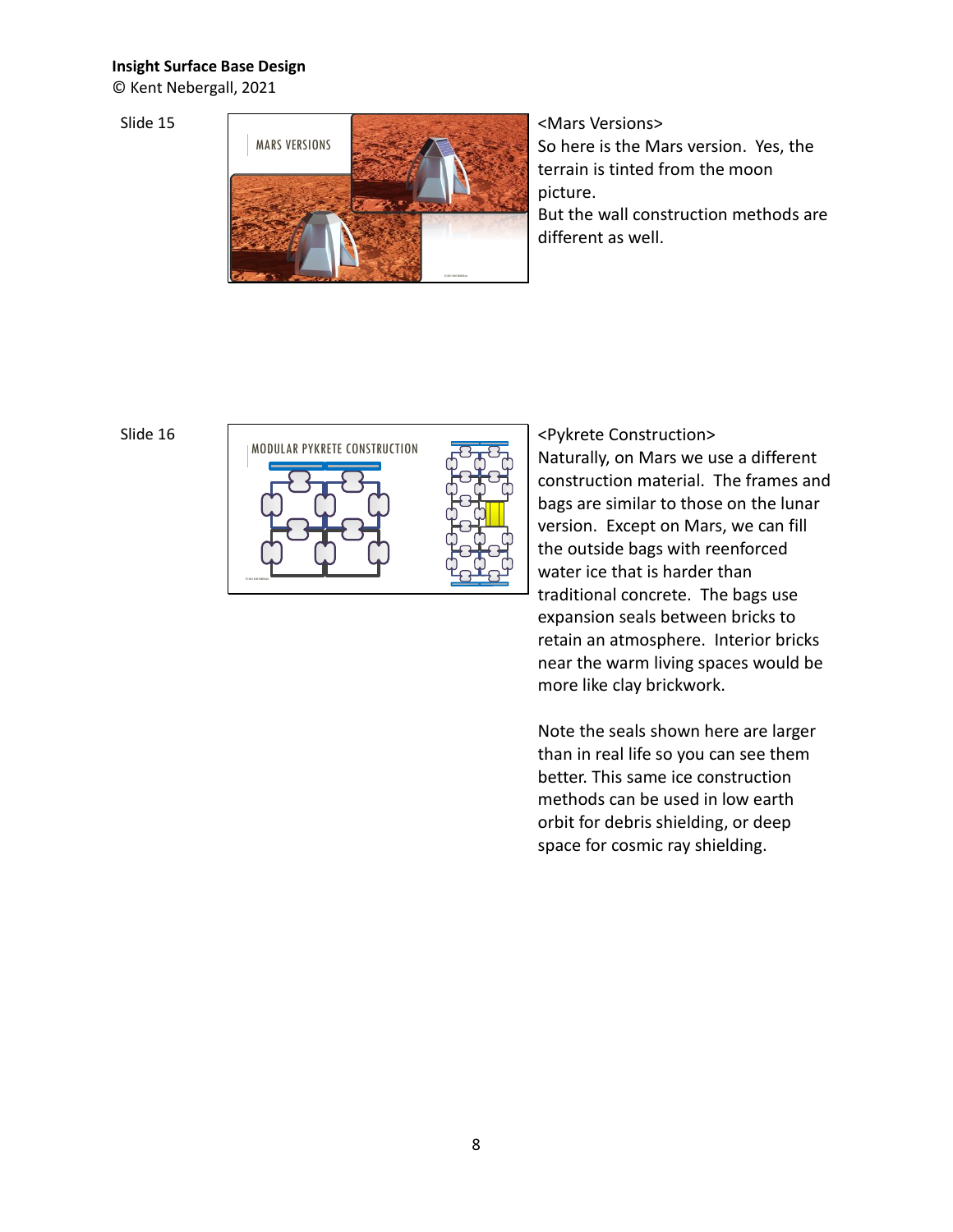© Kent Nebergall, 2021

# Slide 17



<Cosmic Ray Shielding> We can make the walls thinner by adding Holbach array magnets to the inside wall. This would force cosmic rays to take a longer path through the ice or dust shielding material before reaching the interior. Low energy cosmic rays are much more plentiful than high energy ones. And the magnets would deflect lower energy particles more than high energy ones.

### Slide 18



# <Ring Layout>

In the long term, we can use the outpost as a construction shack and access point for a centrifuge habitat.

# Slide 19



# <WetLab Habitat>

This is the "Starcar" design. It is the rail car to go inside the centrifuge track. The car is basically a starship that can be converted into a habitat with airlocks on both ends.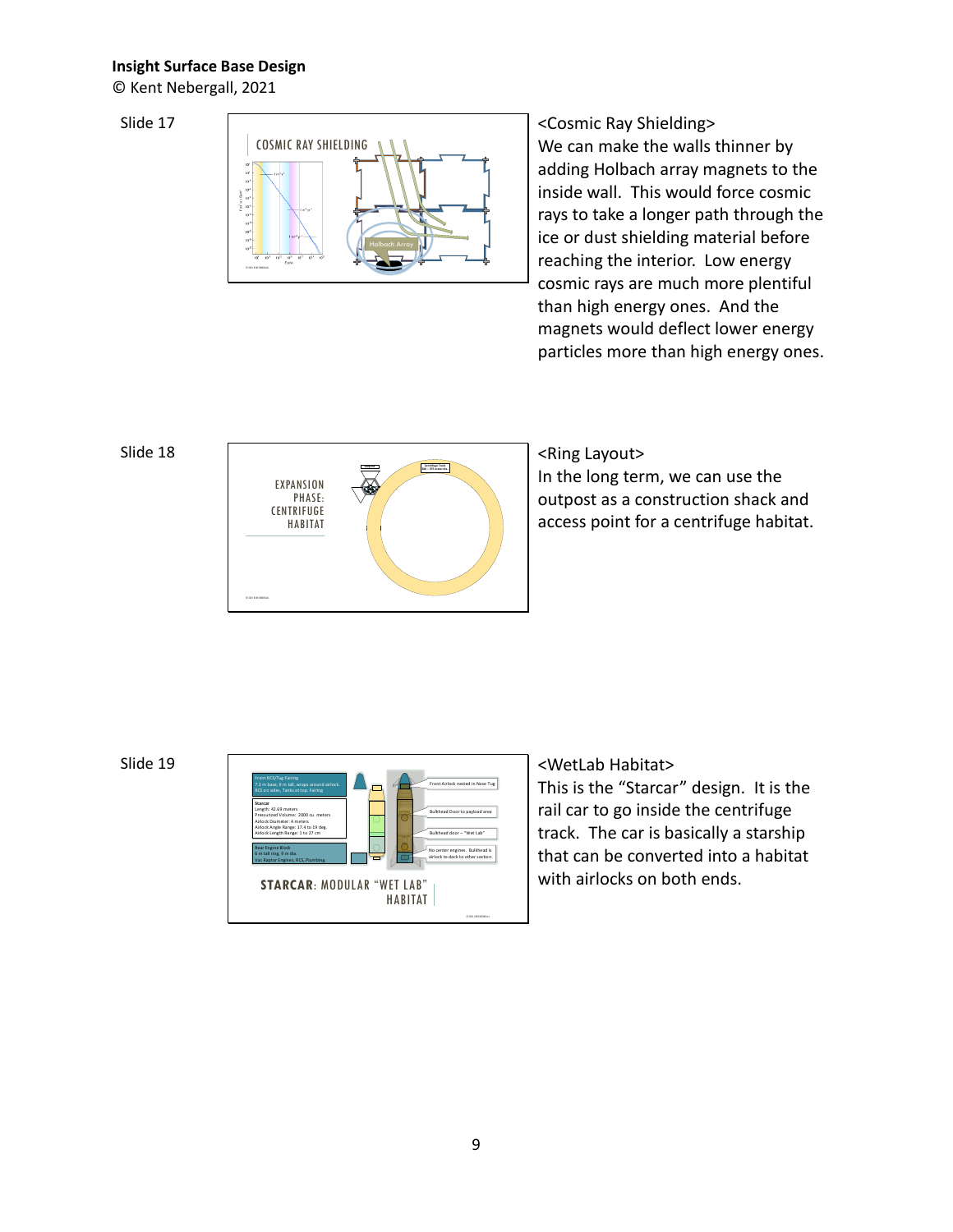© Kent Nebergall, 2021

Slide 20



# <Ring Habitats>

This is the original orbital design for a seven-track ring of star-cars. At ten people per starcar, this is a population of 1200 people.

# Slide 21



<Starcar Details> Removing the rear center engines opens a 2-meter central walkway all the way through the vehicle. Would also have side hatches to get in and out from adjoining systems. The gray rail shown here would be for a fiber optic light input from a mirror complex outside the ring. It would feed the greenhouses inside.

# Slide 22



<Ring Car Configuration> Since last year, I worked out the perfect length for the cars and the rings. In this design, one additional car will expand the ring exactly the right diameter to surround a smaller interior ring. There would also be half-length cars for the top and bottom tracks.

My original estimate for starcar length was 43 meters. The perfect design, it turns out, is a car 42.69 meters long, or only 31 centimeters off from the original estimate. I was just happy the perfect diameter even existed. My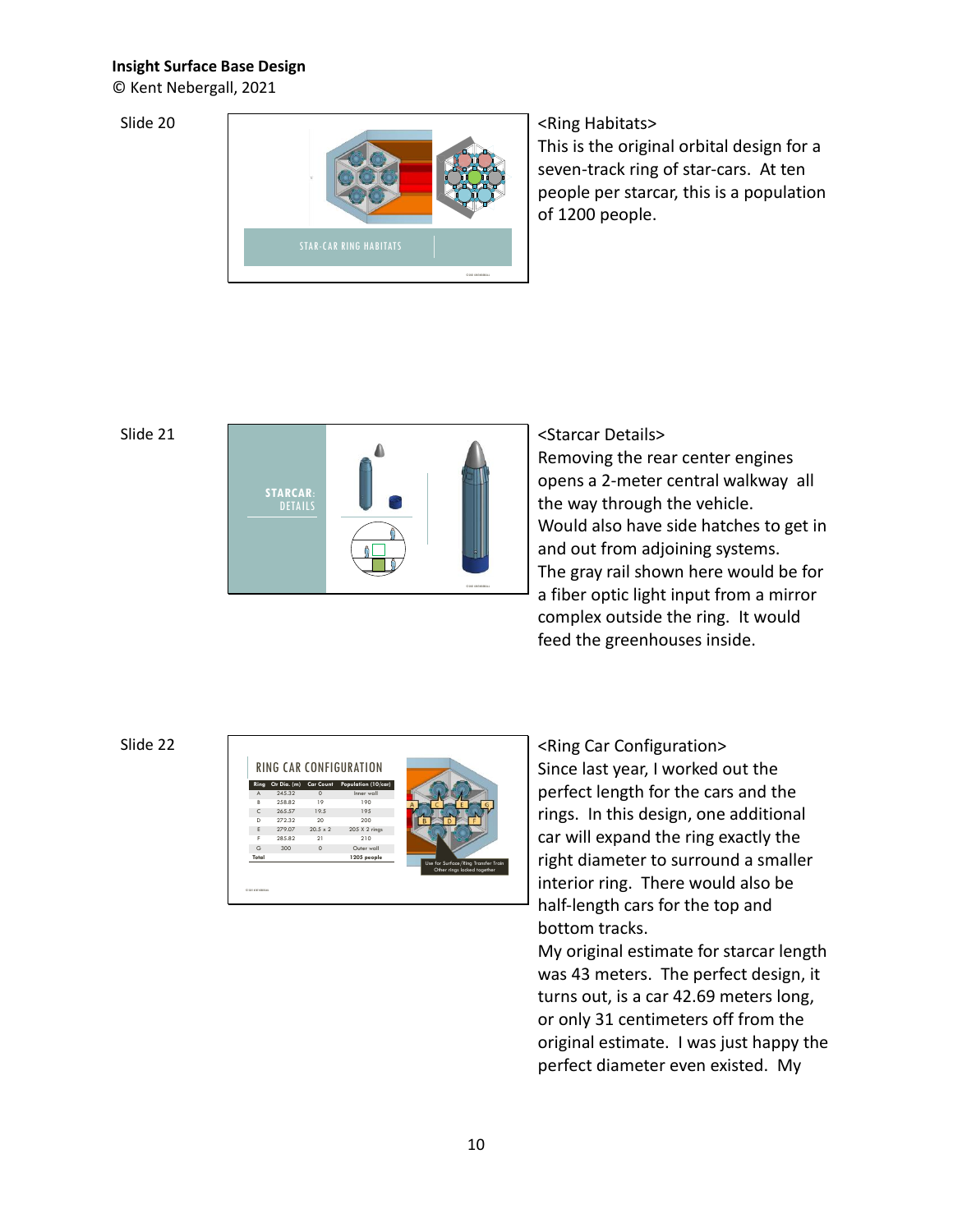original design included custom docking adaptors for each ring size. The coupler angles between cars will vary by roughly 4 degrees between rings, and the lengths vary by 3.5 centimeters. So a single coupler design with bushings should work for rings with 17 to 21 cars, with larger rings possible if the train couplers have broader angle ranges.

### Slide 23



<Ring Gravity Levels> A basic ring can boost lunar gravity from 12 to 78 percent of Earth gravity. It can also be anything in between, if needed for biology or industrial experiments. A Mars version can reach Earth gravity.

One ring track is purely for getting people and cargo to and from the surface, so it slows to a stop and accelerates to match the other cars as needed. Keeping the cars separate allows one track to be stopped and maintained while others continue to rotate. They would have magnetic lateral docking ports to get from cars in one ring to another.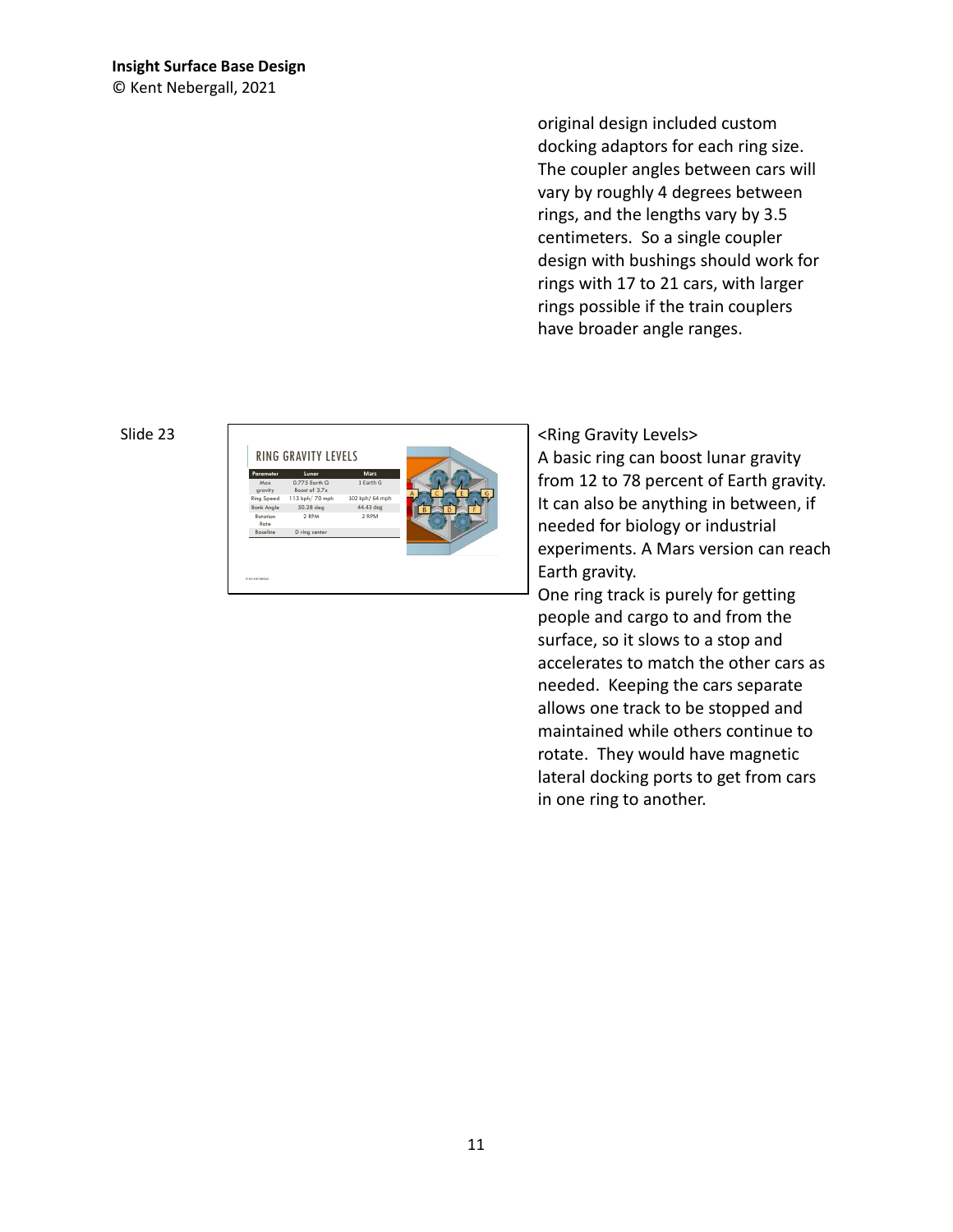© Kent Nebergall, 2021

Slide 24



# <Logistics>

So this adds to combined Earth-Moon-Mars logistics system. This allows us to send large, fully fueled fleets to Mars every 26 months from L5. These settlers can spend month in deep space getting used to the conditions before committing to the journey. The Insight outpost extends this to the Lunar surface. Similar outposts would be on Mars and Phobos.

# Slide 25

| CONCLUSION | Extending the Starship Family to include Starcar and<br>the framework system would allow full solar system<br>settlement with near-term hardware, including<br>surfaces.<br>A simple frame structure can make space settlements<br>of any size from 10 to 10,000 people possible.<br>The Starcar/Frame combination offers a "pay as you<br>go" modular system with almost no technology shift<br>from Starship assembly lines.<br>Cities and factories can be built anywhere in the inner |
|------------|-------------------------------------------------------------------------------------------------------------------------------------------------------------------------------------------------------------------------------------------------------------------------------------------------------------------------------------------------------------------------------------------------------------------------------------------------------------------------------------------|
|            | solar system and offer near-earth levels of habitat<br>(gravity, shielding, local food, etc.)                                                                                                                                                                                                                                                                                                                                                                                             |
|            |                                                                                                                                                                                                                                                                                                                                                                                                                                                                                           |
|            | IT: NEI VOLTALIGEN.                                                                                                                                                                                                                                                                                                                                                                                                                                                                       |

# <Conclusion>

So what we have is a clear path forward with the simplest construction methods using minimal changes to Starship. It takes full advantage of local materials and bridges the gap to build full ports. And  $-$  it can be scaled from ten to 1200 people per ring, and clusters of rings can hold entire cities. It cracks the entire learning and finance curve for space settlement in a single, simple basic design.

# Slide 26



# <Thanks!>

Here is my contact information. Thanks! Any questions?